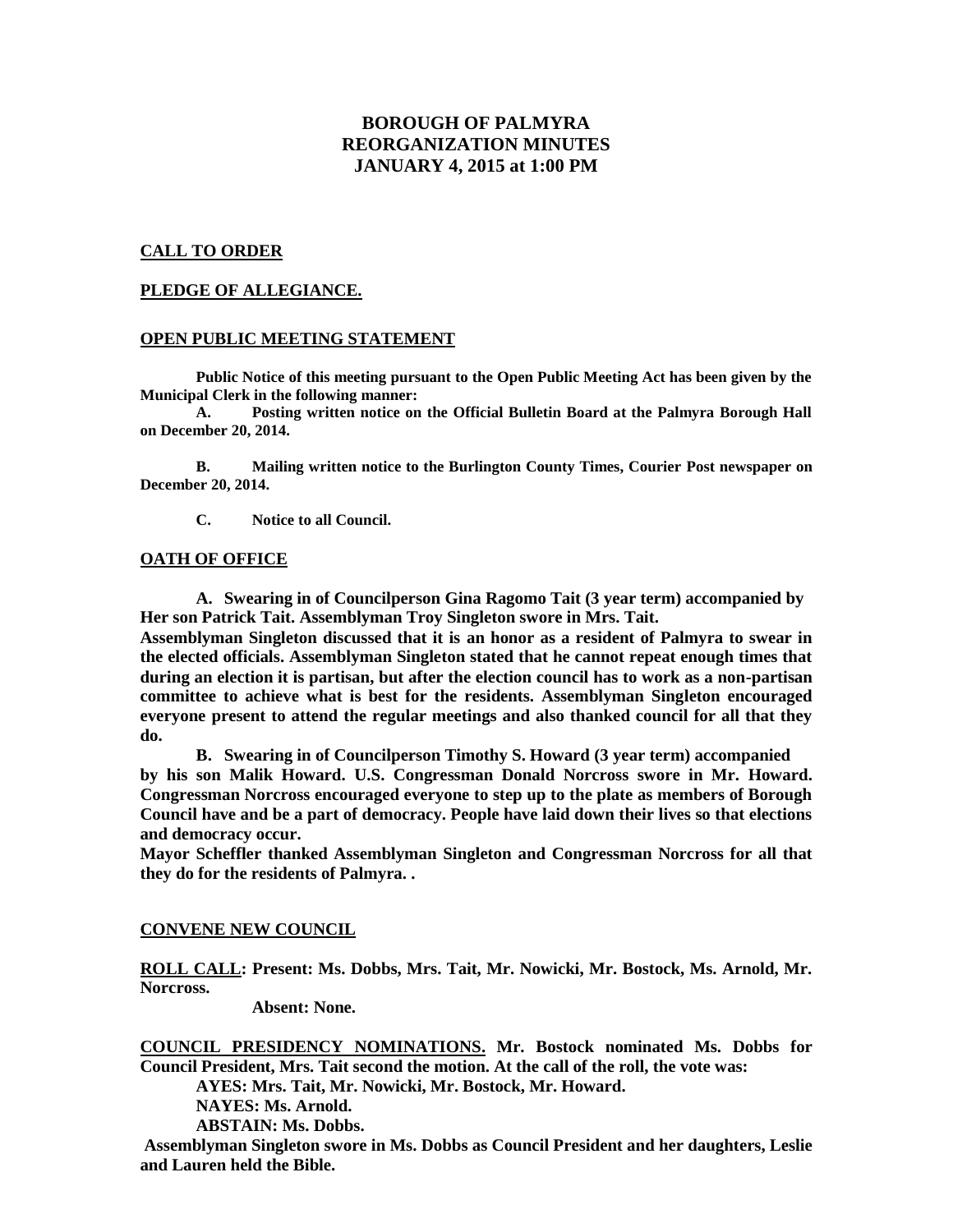**ACKNOWLEDGEMENT OF DIGNITARIES. Mayor Scheffler acknowledged Mr. Dreby, Mr. Kirchner, Mr. Nehila, Mr. May, Mr. Leather, Mr. Monaghan, Mr. McElwee, Mr. Smith, Mr. Kay, Mr. Howard Norcross and the firm of Langsam Stevens Silver & Hollaender and thanked them for attending.**

**STATE OF THE BOROUGH ADDRESS - Mayor Scheffler discussed that she would like to take a few minutes to review what has been going on in 2014 and the direction the Borough will be headed in 2015. Mayor Scheffler thanked everyone sitting on the dais and that this was the first year in a long time that not everyone was of the same political party. Everyone put the residents first and a lot was accomplished. The Borough had another successful year and that she would like to repeat what Assemblyman Singleton said, that it is now time to work together as non-partisan council and place the interest of the residents first. Mayor Scheffler explained that this was Mr. Nowicki first year and that there is there a learning curve, Mr. Nowicki has earned the respect of everyone on council. Mayor Scheffler thanked President Dobbs for her hard work on keeping up with public works and the sewer department and for all of her experience being on council. Mayor Scheffler thanked Mrs. Riener for all of the activities that she has been involved with in the Borough, children events, school board, land use board, council, historical society. Mayor Scheffler expressed her gratitude to Mr. Bostock for his experience that he brings to the council as a businessman and all of his good input with insurance. Mayor Scheffler recognized Ms. Arnold for her first year on council and all of the research that she does on matters before council. Mayor Scheffler is looking forward to school board and construction reports. Mayor Scheffler thanked Mrs. Tait and Mr. Howard for the great job with public events and that they are going to be great additions to council with all of their energy.**

**Mayor Scheffler discussed that the Borough has had a successful year and that spending was reduced and that surplus was able to be raised. The budget showed a 1.89 percent increase and still provided the same services to the residents. The 2015 budget should be just as good with staying under the 2% cap. Mayor Scheffler encouraged councilmembers to think about their budget request that will start in February. Borough Council adopted a bond ordinance that allowed the fire department to purchase a new fire truck through state contract with a savings of \$9,000. Mayor Scheffler thanked all the volunteers of the fire department who work tirelessly to keep the Borough safe. A grant was approved for the purchase of a generator for the firehouse. Mayor Scheffler thanked Chief Pearlman and the department for being proactive and that there has been a reduction in crime and that along with transit police there is a strong present at the Riverline Station. A new message speed board was purchased by the police department that can be used at various locations to advertise events. The Borough is looking to hire a new officer and Mayor Scheffler would like to see the department reflect the diversity that is reflective of the community. Chief Pearlman will be advertising the position. Work on the sewer plant should be finished this April and extend the life of the plant by over 50 years. If another hurricane or major flooding occurred the sewer plant could have been flooded out and the Borough would be without a treatment plant. The work going on now at the plant will help prevent the flooding and also help with odor issues. Borough Council had looked for funding for the improvements to the plant and had received a loan from NJEIT. Mayor Scheffler reviewed the billing of sewer bills by water usage and that after further studies and report, council only approved the water usage billing for commercial properties. The water usage billing for residents would not have helped the majority of homes and some homes would have had major increases. A deduction of \$10.00 was approved for all seniors over 65 in the Borough on their sewer bills regardless of income. The audit that was conduct of the sewer accounts**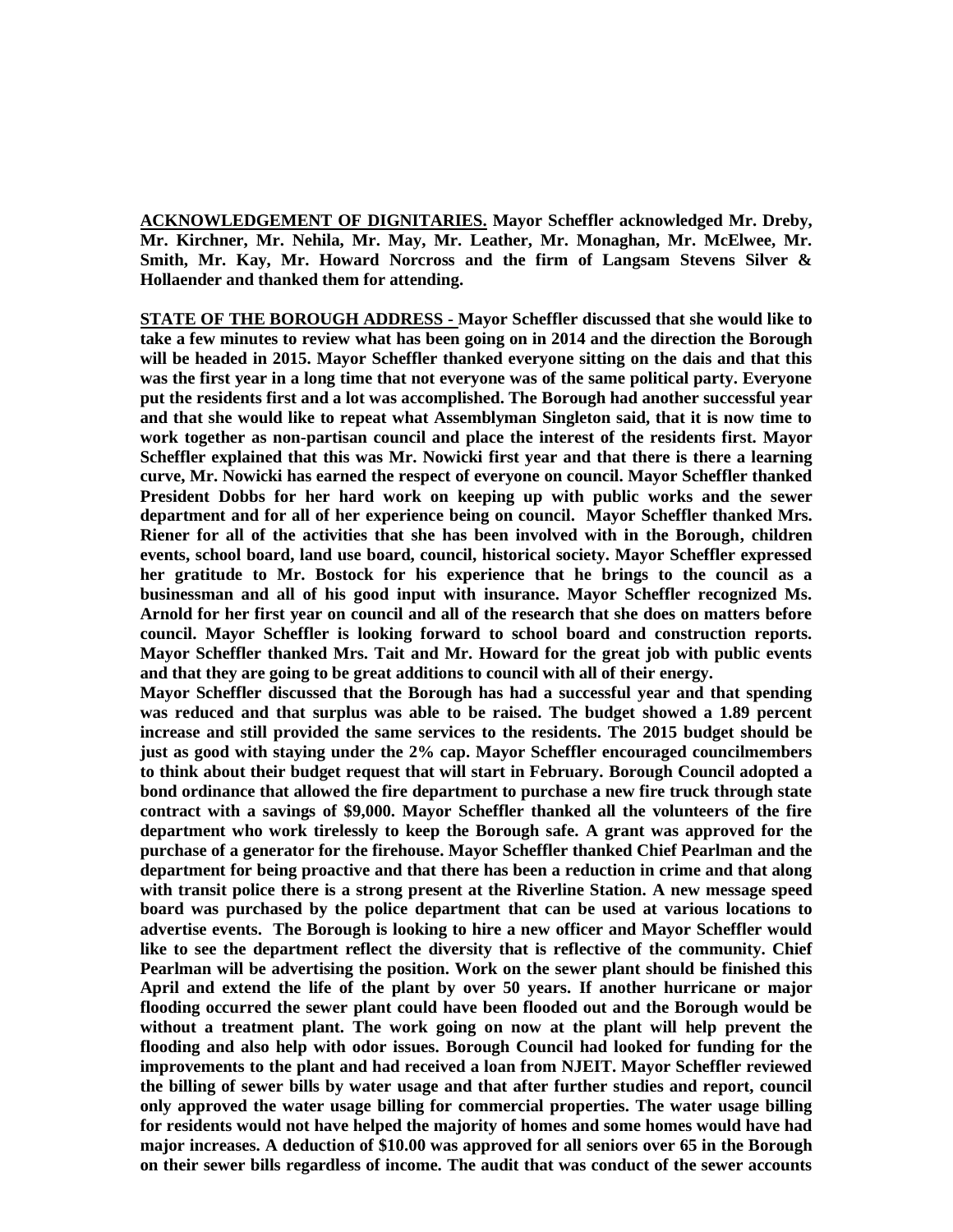**shows that numerous properties were not billed correctly and that was one of the many reasons that the tax collector position was made full time. Last winter was brutal for public works, so a brine truck was purchased and a small dump truck was approved for purchase. Mayor Scheffler thanked the employees of Public Works for their work through tireless storms and that Mr. Ryan still managed to stay within budget. Borough Hall has gone through some major improvements for security and safety. The new handicapped accessible doors will be installed at the main entrance and for security the doors will be control by a key fob system. The community center will also have key fob systems installed. A new sidewalk ordinance was adopted for addressing Borough trees and the raising of sidewalks. Residents will be able to work with the shade tree advisory board. Mayor Scheffler explained that she had transition hours that were being done by public works for code enforcement back to shade tree, as with the new ordinance there will be more sidewalk work to be completed. A lot of investigation is occurring with redevelopment and there was some contamination by the last operator at the Fillit site, council is discussing redevelopment but a lot of the information is still confidential. Mayor Scheffler thanked the Burlington County Bridge Commission for their support with grants and also with Market Street improvements. Mayor Scheffler explained that she has appoint Hailey Bankowski has a liaison between the Borough and the Palmyra Cove. The Palmyra Harbour Association residents were impacted this year by snow removal charges. The Borough is working with the Board to get the bills paid. The Borough has partner with the Board of Education for the Municipal Alliance grant for drug and alcoholic education. Charles Street road improvements have been completed and the Borough has applied for a Safe Route to School grant.**

### **NEW BUSINESS-Council Committee Appointments for 2015.**

**ADMIN & FINANCE: Mayor Scheffler PUBLIC EVENTS: Gina Tait, Tim Howard, Mayor Scheffler COMMUNICATIONS: Mayor Scheffler CONSTRUCTION: Michelle Arnold, Tim Howard, Mayor Scheffler PUBLIC BUILDINGS: Robert Bostock, Adam Nowicki, GinaTait PUBLIC SAFETY/MUNICIPAL COURT: Mayor Scheffler, Tim Howard, Robert Bostock PUBLIC WORKS/SEWER: Michele Dobbs, Adam Nowicki, Tim Howard PARKS & PLAYGROUNDS: Adam Nowicki, Robert Bostock, GinaTait YOUTH & RECREATION: Tim Howard, Adam Nowicki, Emily Kane, NEGOTIATONS: Mayor Scheffler BUSINESS COMMUNITY & DEVELOPMENT: Robert Bostock, GinaTait, Michelle Arnold STUDENT AFFAIRS: Emily Kane LIASONS: LAND USE BOARD-Gina Tait HOMEOWNERS ASSOC-Mayor Scheffler SHADE TREE-Adam Nowicki BOARD OF EDUCATION- Michelle Arnold**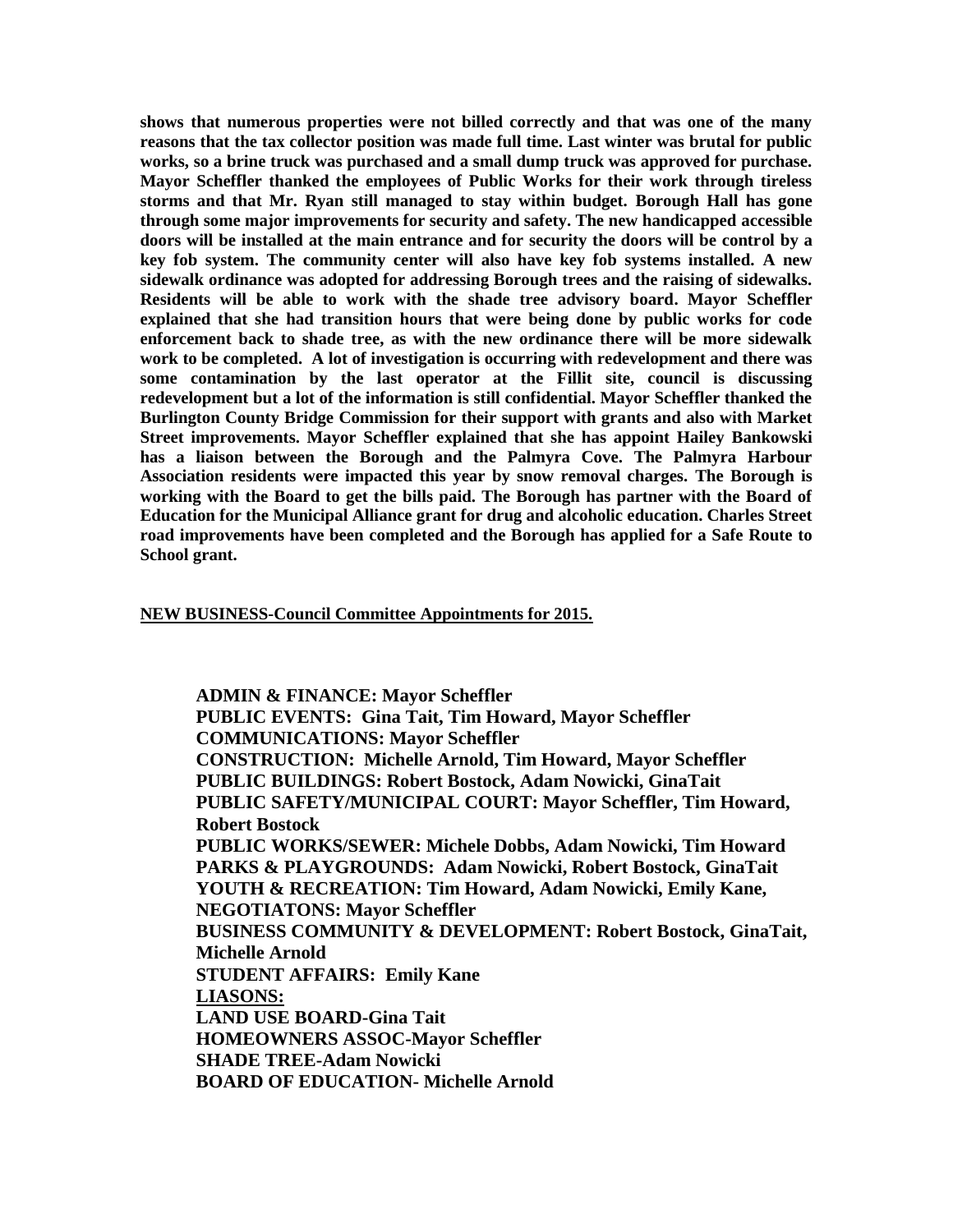| <b>Mayor's Annual Appointments</b>     |
|----------------------------------------|
| <b>Borough Administrator</b>           |
| <b>Assistant to Administrator/</b>     |
| <b>Deputy Registrar/Deputy Clerk</b>   |
| <b>Tax Search Officer</b>              |
| <b>Municipal Lien Search Officer</b>   |
| <b>Police Clerk</b>                    |
| <b>Fire Chief</b>                      |
| <b>Deputy Fire Chief</b>               |
| 1 <sup>st</sup> Battalion Chief        |
| 2 <sup>nd</sup> Battalion Chief        |
| <b>Police Matron</b>                   |
| 1 <sup>st</sup> Deputy Emergency Mgmt. |
| 2 <sup>nd</sup> Deputy Emergency Mgmt. |
| 3rd Deputy Emergency Mgmt.             |

*Bohn Gural* 

**Marie Nagle Tanyika Johns Barbara A. Sheipe Renay Montgomery Richard Dreby Howard Roun William Conley Matthew Adelman Geraldine Bright Tracy Kilmer Howard Norcross**  $John Skowronski$ 

**Annual Citizen Appointments.**

## **LAND USE BOARD**

**Borough Councilmember-Gina Tait-one year Borough Official-John Gural-one year Mike Stokes-4 year term-reappointment Brian O'Kane-4 year term-reappointment Nancy Myers-alternate-2year reappointment**

## **SHADE TREE ADVISORY BOARD. (1 year terms.)**

**Adam Nowicki (council liaison) Tom Ryan –Tree Officer Dave Austin-Tim Kaluhiokalani-Chairman Emma Melvin Bridget Elmes**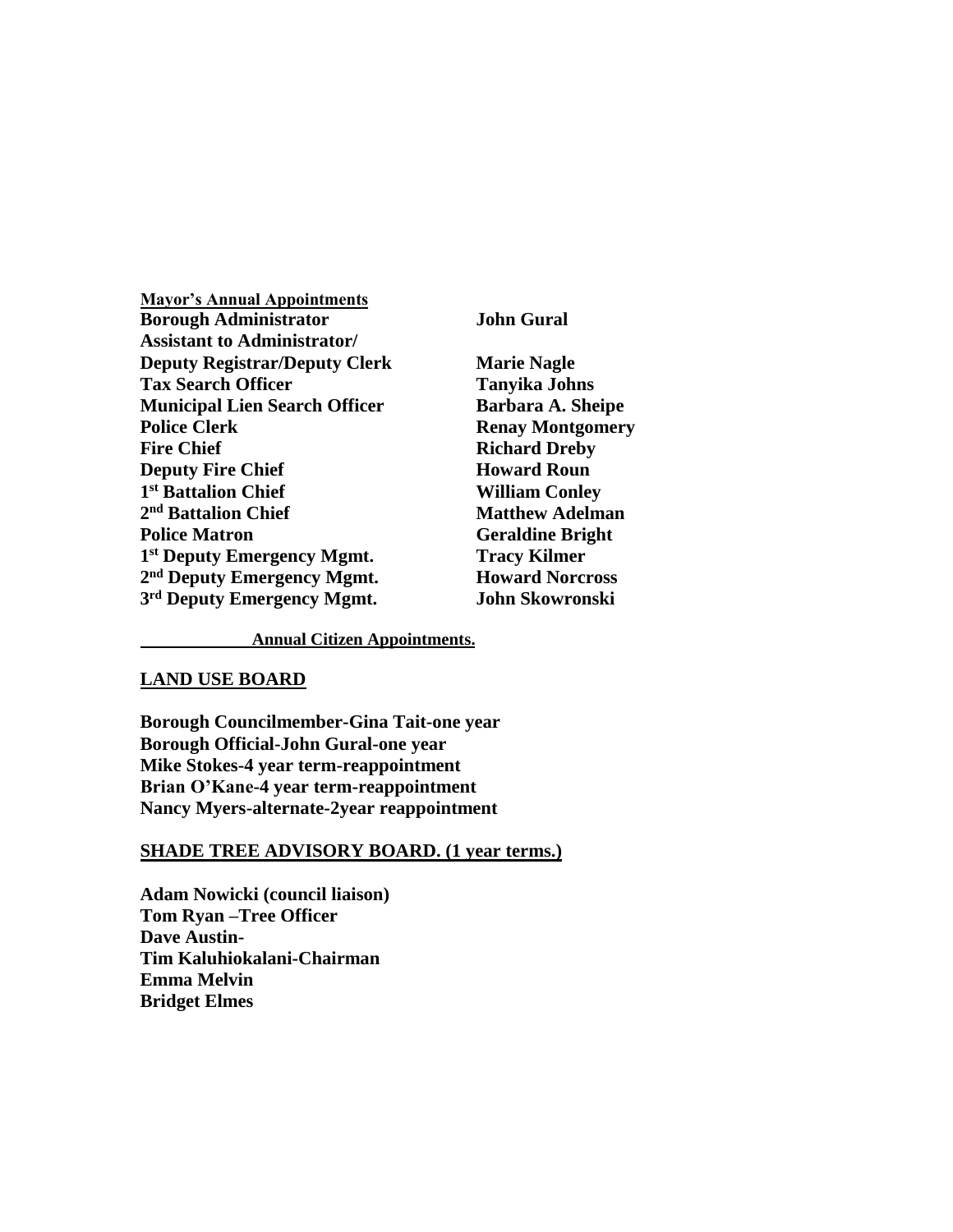## **Notice of Annual Council Scheduled Meetings and Works Sessions REGULAR MONTHLY OFFICAL WORK SESSIONS-BOROUGH COUNCIL**

**All such meetings to be held on the first Monday of each month at 6:30pm and ending no later than 10:30pm at Borough Hall, Palmyra NJ. Any and all business involving the Borough may be discussed. Formal official action will be taken at such meetings.** 

| <b>February 2</b> | May 4  | <b>August 3</b>              | November 2 |
|-------------------|--------|------------------------------|------------|
| <b>March 2</b>    | June 1 | September 8(Tues) December 7 |            |
| April 6           | July 6 | October 5                    |            |

#### **REGULAR MONTHLY OFFICIAL PUBLIC MEETINGS-BOROUGH COUNCIL**

**Regular meetings to be held on the third Monday of each month at 6:30pm and ending no later than 10:30pm at the Borough Hall, Palmyra NJ. Formal official action will be taken at the regular meetings on the following dates.**

|                          | April 20 | July 20          | October 19  |
|--------------------------|----------|------------------|-------------|
| February 17(Tues) May 18 |          | <b>August</b> 17 | November 16 |
| March 16                 | June 15  | September 21     | December 21 |

**The public is welcome to attend and speak at any meeting.**

#### **RESOLUTIONS**

**Consent Agenda- Resolution 2015-1 to Resolution 2015-45 will be enacted as a single motion; if any resolution needs additional discussion it will be removed from the consent agenda and voted on separately. Mayor Scheffler pulled resolution 2015- 10 and 2015-30. Ms. Arnold requested that resolutions 2015-1, 2015-7, and 2015-12 be pulled from the consent agenda. Mr. Bostock made a motion to approve resolutions 2015-2- 2015-6, 2015-8 and 2015-9, 2015-11, 2015-13-2015-29, 2015-31-2015-45, President Dobbs second the motion. At the call of the roll, the vote was:**

**AYES: President Dobbs, Mrs. Tait, Mr. Nowicki, Mr. Bostock, Ms. Arnold, Mr. Howard.**

**NAYES: None.** 

**A. Resolution 2015-1, Resolution To Confirm Mayor's Appointments. Mr. Nowicki made a motion to approve the resolution, Mr. Bostock second the motion. At the call of the roll, the vote was:**

**AYES: President Dobbs, Mrs. Tait, Mr. Nowicki, Mr. Bostock, Mr. Howard.**

**NAYES: Ms. Arnold.**

**B. Resolution 2015-2, Resolution Authorizing The Appointment Of Robert P. Nehila Jr., Bowman & Company LLP As Auditor.**

**C. Resolution 2015-3, Resolution Authorizing The Appointment Of Ted M. Rosenberg As Solicitor.**

**D. Resolution 2015-4, Resolution Authorizing The Appointment Of William H.**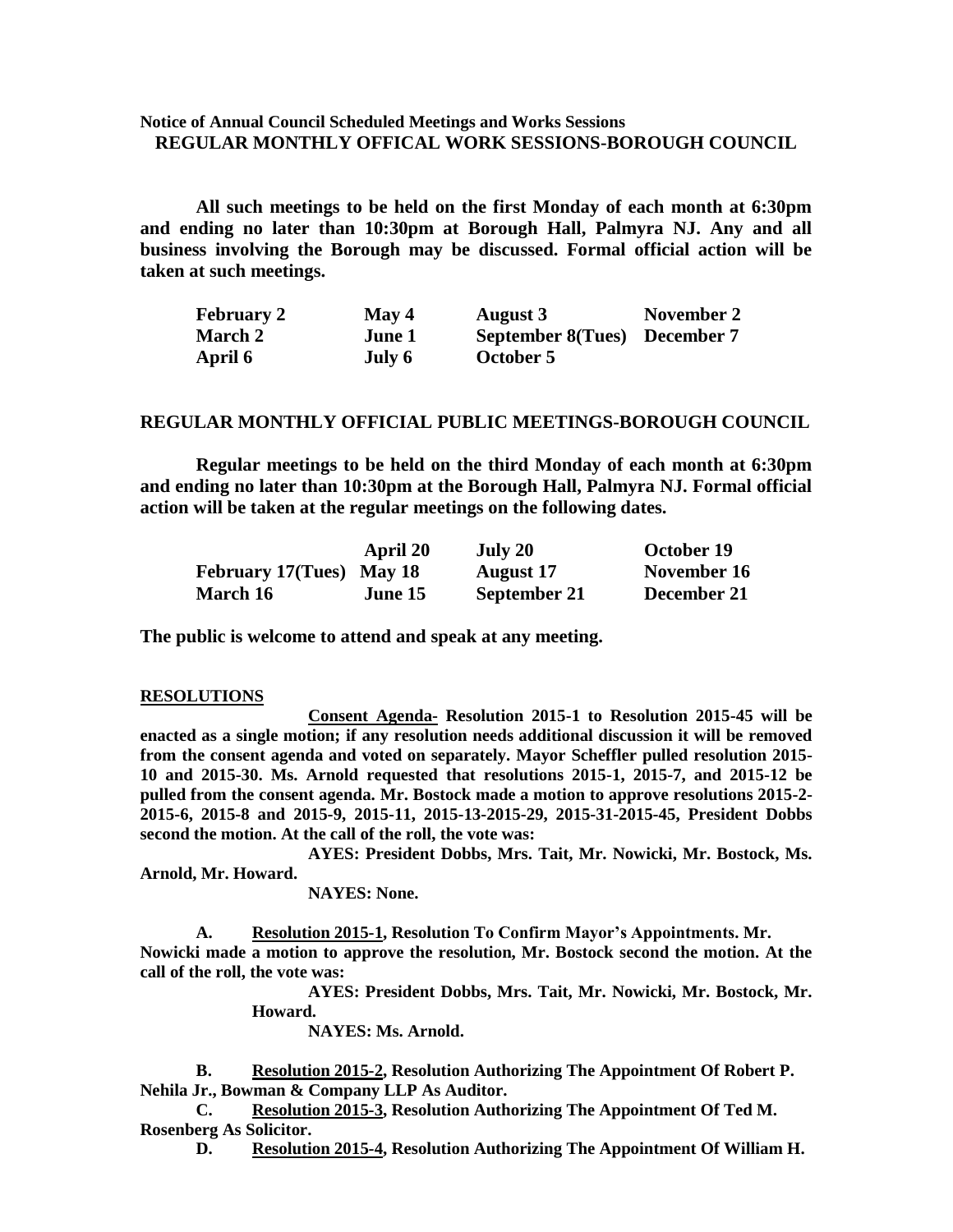**Kirchner, Environmental Resolutions, Inc., As Borough/Municipal Engineer.**

**E. Resolution 2015-5, Resolution Authorizing The Appointment Of David Gerkens, Community Grants, Planning and Housing As Borough Planner/Grants Coordinator.**

**F. Resolution 2015-6, Resolution Authorizing the Appointment Of Community Grants, Planning and Housing as Affordable Housing/RCA Administrator.**

**G. Resolution 2015-7, Resolution Authorizing The Appointment Of Dean J. Buono As Prosecutor. Mrs. Tait made a motion to approve the resolution, Mr. Nowicki second the motion. At the call of the roll, the vote was:**

**AYES: President Dobbs, Mrs. Tait, Mr. Nowicki, Mr. Bostock, Mr. Howard.**

**NAYES: Ms. Arnold.**

**H. Resolution 2015-8, Resolution Authorizing The Appointment Of Any/All Other Municipal Prosecutors In Burlington County As The Substitute Prosecutor.**

**I. Resolution 2015-9, Resolution Authorizing Appointment Of James D. Fattorini As Public Defender.**

**J. Resolution 2015-10, Resolution Appointing John Hogue and Vladimir Raskin, Environmental Resources Management As Environmental Engineer/Consultant and LSRP. Mr. Howard made a motion to approve the resolution, Mr. Bostock second the motion. At the call of the roll, the vote was:**

> **AYES: President Dobbs, Mrs. Tait, Mr. Bostock, Mr. Howard. NAYES: Ms. Arnold. ABSTAIN: Mr. Nowicki.**

**K. Resolution 2015-11, Resolution Authorizing Appointment Of William H. Kirchner, Environmental Resolutions, Inc., As Sewer Engineer.**

**L. Resolution 2015-12, Resolution Authorizing Appointment Of Mark Ruderman, Ruderman & Glickman, P.C., As Special Counsel/Labor Attorney. Mr. Bostock made a motion to approve the resolution, President Dobbs second the motion. At the call of the roll, the vote was:**

> **AYES: President Dobbs, Mrs. Tait, Mr. Nowicki, Mr. Bostock, Mr. Howard.**

> > **NAYES: Ms. Arnold.**

**M. Resolution 2015-13, Resolution Authorizing Appointment Of Thomas J. Hastie, Jr., Capehart Scatchard As Special Counsel/Bond Attorney.**

**N. Resolution 2015-14, Resolution Appointing Brian J. Monaghan, Insurance Agency Management Inc. /Haines & Haines/T.C. Irons As Insurance Consultant / JIF Risk Management Consultant And Authorizing JIF Risk Management Consultant Agreement.**

**O. Resolution 2015-15, Resolution Authorizing Appointment Of Kim Hollaender, Langsam Stevens Silver & Hollaender, LLP, As Special Counsel/Conflict Attorney.**

**P. Resolution 2015-16, Resolution Authorizing Appointment Of John J. Hess, CME Associates As Special Projects Engineer.**

**Q. Resolution 2015-17, Resolution Authorizing Appointment of Kim Hollaender, Langsam Stevens Silver & Hollaender LLP, As Redevelopment Counsel.**

**R. Resolution 2015-18, Resolution Appointing John Gural As Burlington County JIF Fund Commissioner.**

**S. Resolution 2015-19, Resolution Appointing Barbara A. Sheipe As Burlington County JIF Alternate Fund Commissioner.**

**T. Resolution 2015-20, Resolution Appointing John Gural As Burlington County JIF Claims Coordinator.**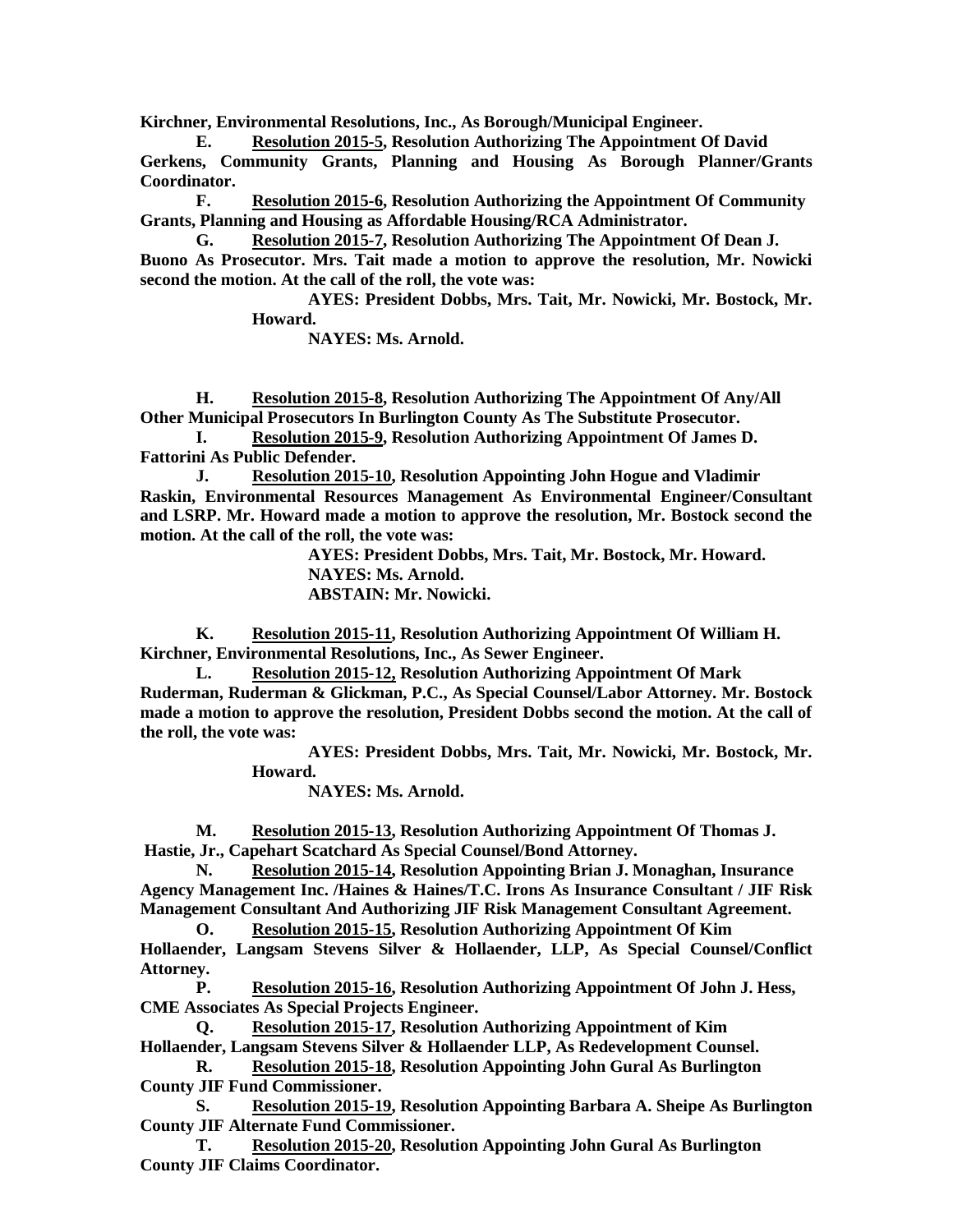**U. Resolution 2015-21, Resolution Appointing Tracy Kilmer As Burlington County JIF Safety Coordinator.**

**V. Resolution 2015-22, Resolution Appointing John Gural As Administrator For The Borough Of Palmyra**

**W. Resolution 2015-23, Resolution Appointing Tracy Kilmer As Housing Official For The Borough Of Palmyra**

**X. Resolution 2015-24, Resolution Designating The Burlington County Times, And The Courier Post As The Legal Newspapers And GovDeals.com As The Legal Auction Site For Vehicles And Property.**

**Y. Resolution 2015-25, Resolution Authorizing The Mayor to Execute Contracts With All Appointed Professionals After Review And Approval By The Solicitor And Chief Financial Officer.**

**Z. Resolution 2015-26, Resolution Authorizing The Payment Of Debt Service For The Borough of Palmyra And All Necessary Bills Required For January 2015.**

**1. Resolution 2015-27, Resolution Appointing Crossing Guards For The Borough of Palmyra For 2015.**

**2. Resolution 2015-28, Resolution Appointing John Gural As Hearing Officer For Non-Uniformed Employees.** 

**3. Resolution 2015-29, Resolution Appointing Class II Officer For The Palmyra Police Department.**

**4. Resolution 2015-30, Resolution Authorizing The Temporary Budget Appropriations. Mrs. Tait made a motion to approve the resolution, Mr. Howard second the motion. At the call of the roll, the vote was:**

**AYES: President Dobbs, Mrs. Tait, Mr. Bostock, Ms. Arnold, Mr. Howard.**

**NAYES: None.**

**ABSTAIN: Mr. Nowicki.** 

**5. Resolution 2015-31, Resolution Approving A Cash Management Plan For The Borough Of Palmyra.**

**6. Resolution 2015-32, Resolution Fixing The Rate Of Interest To Be Charged On Delinquent Taxes, Sewer Payments and Assessments.**

**7. Resolution 2015-33, Resolution Awarding 2015 Maintenance Contract For Sewage Treatment Plant To Municipal Maintenance Company In The Amount Of \$129,220.00.**

**8. Resolution 2015-34, Resolution Awarding 2015 Collection System Repairs Contract for Sewage Treatment Plant to Municipal Maintenance Company In The Amount of \$21,560.00.**

**9. Resolution 2015-35, Resolution Awarding GenServe Inc. The 2015 Generator Preventative Maintenance Contract for the Sewer Treatment Plant In The Amount Of \$4,465.00.**

**10. Resolution 2015-36, Resolution Awarding 2015 HVAC Maintenance Contract To Falasca Mechanical In The Amount Of \$18,790.00, Which Includes Alternate Bid.** 

**11. Resolution 2015-37, Resolution Awarding Contract for Borough Hall Door Replacement Project to Garozzo & Scimeca Construction in the amount of \$67,000.00.**

**12. Resolution 2015-38, Resolution Appointing Dave Austin As A Full Time Employee with 24 Hours Public Works and 16 Hours Shade Tree Advisory Board**

**13. Resolution 2015-39, Resolution Appointing Bridget Elmes Part Time To Public Works Department.**

**14. Resolution 2015-40, Resolution Appointing Dale Palmer Part Time To Public Buildings and Grounds Department.**

**15. Resolution 2015-41, Resolution Appointing Tracy Kilmer As Code Enforcement Officer for the Borough of Palmyra till March 31, 2015.**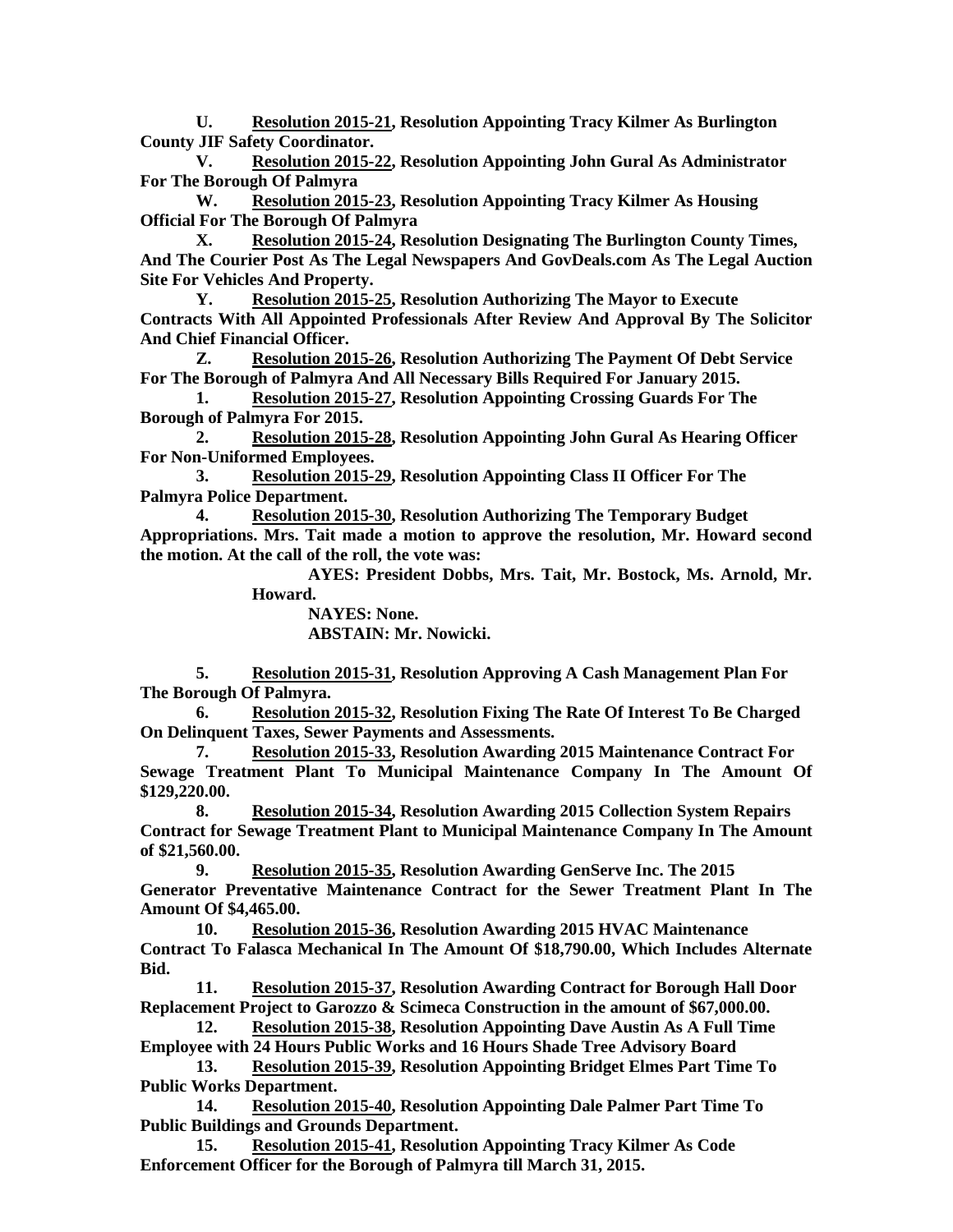**16. Resolution 2015-42, Resolution Appointing Tracy Kilmer As Zoning Officer For The Borough of Palmyra.** 

**17. Resolution 2015-43, Resolution Authorizing Pay Estimate #3 And Payment Voucher #3 Submitted By Thor Construction Group for the Legion Fields/Ethel Hardy Park Project In The Amount Of \$50,518.02.**

**18. Resolution 2015-44, Resolution Authorizing Borough of Palmyra Liaison To Palmyra Cove Nature Park and Appointing Hailey Bankowski as Borough Representative.**

**19. Resolution 2015-45, Resolution Of The Borough Of Palmyra Approving Contract Change Order #1 For ROOT 24 Inc. For The Collection System Cleaning And Maintenance Contract In The Amount Of \$4,999.00.**

#### **MOTIONS.**

**A. Letter of Resignation from Ryan Carr-Police Department. Mayor Scheffler read a letter from Ryan Carr expressing his thanks for the opportunity to work for Palmyra and the experience he has gained. President Dobbs made a motion to accept the resignation, Mrs. Tait second the motion. All members present voted in favor of the motion.** 

## **COMMENTS FROM THE GOVERNING BODY.**

**Mr. Nowicki discussed that he is looking forward to working with Mrs. Tait and Mr. Howard and that he has learned a lot his first year on council. Mr. Nowicki thanked Ms. Arnold, Mr. Norcross and Mrs. Riener for working together with him on projects and events this year. He is looking forward to working with Mrs. Dobbs as President of Council. Mrs. Tait thanked everyone for the support of all of the public events and that suggestions are always welcome.**

**Mr. Bostock congratulated Mr. Howard and Mrs. Tait and that he is looking forward to working with them. He also congratulated Mrs. Dobbs on Council President. Mr. Bostock thanked Mayor Scheffler and the Administrator John Gural for working together this year to bring the Borough forward.** 

**Ms. Arnold discussed that the first year was exciting and that she is looking forward to do more with construction and appreciates work that has been done together.** 

**Mr. Howard thanked everyone for the support and that he is proud to be a member of the public events committee that Mr. Norcross and the Community Center Board helped support. Mr. Howard thanked Mrs. Tait for being his running mate and that he is waiting to dive in.** 

**President Dobbs thanked Mr. Bostock for nominating her for council president and that it is an honor to serve again as President. President Dobbs congratulated Mrs. Tait and Mr. Howard on their election to council. President Dobbs discussed that it is good news to have Mrs. Elmes back at work.** 

**Mrs. Tait announced that there will be a day of service on January 19th at 8:30am at the Community Center.** 

**PUBLIC COMMENT. Mrs. Tait made a motion to open the public portion, President Dobbs second the motion. All members present voted in favor of the motion. Mrs. Elmes-Garfield thanked Council and Borough Employees for their support and that it has been a tough year and that she is looking forward to getting back to work. Mayor Scheffler replied that she is happy to see Mrs. Elmes back to work and ready to go. Mr. McElwee-Columbia Avenue informed council that there was a picture of Veteran Gerald Schlindwein in The Positive Press in regards to the Proclamation that was present to him by Council. Reorganization of the War Memorial Committee will be held this**